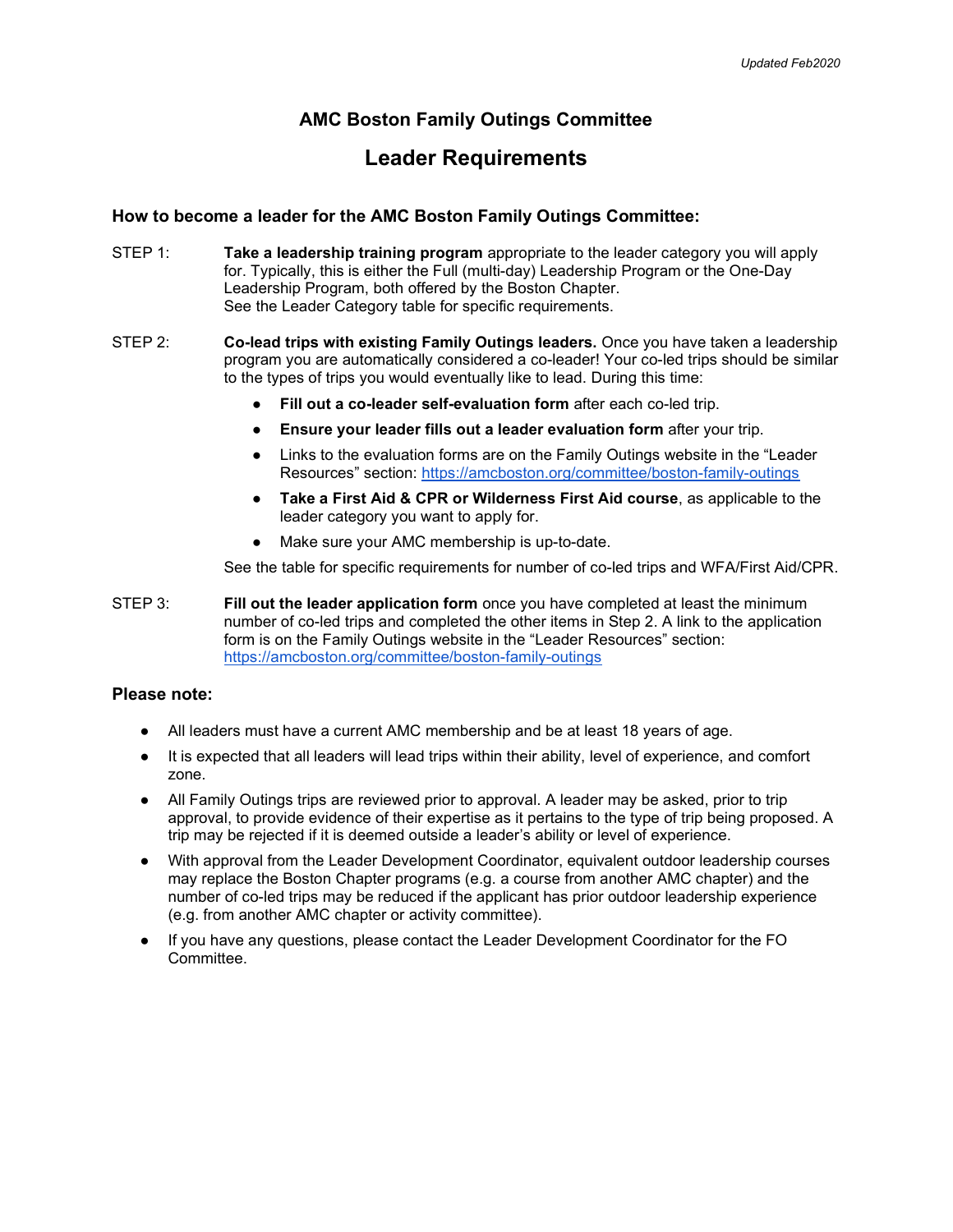# Leader Categories:

| Leader<br>Category                    | <b>Trip Description</b>                                                                                                                                                                                                                                                                                                                                                                                                                                                                                                                                                                            | <b>Leader Requirements</b>                                                                                                                                                                                                                                                                                                                                                                                                                                                                                                                                                                                                                                                 |
|---------------------------------------|----------------------------------------------------------------------------------------------------------------------------------------------------------------------------------------------------------------------------------------------------------------------------------------------------------------------------------------------------------------------------------------------------------------------------------------------------------------------------------------------------------------------------------------------------------------------------------------------------|----------------------------------------------------------------------------------------------------------------------------------------------------------------------------------------------------------------------------------------------------------------------------------------------------------------------------------------------------------------------------------------------------------------------------------------------------------------------------------------------------------------------------------------------------------------------------------------------------------------------------------------------------------------------------|
|                                       |                                                                                                                                                                                                                                                                                                                                                                                                                                                                                                                                                                                                    |                                                                                                                                                                                                                                                                                                                                                                                                                                                                                                                                                                                                                                                                            |
| <b>Activities</b><br>Leader<br>(AL)   | Easy walks within state or town forests,<br>$\bullet$<br>conservation areas, etc.<br>Duration is 2 hours or less.<br>$\bullet$<br>May or may not require pre-registration.<br>$\bullet$<br>Suitable for most active participants with full<br>$\bullet$<br>mobility.<br>Does not require pre-screening participants<br>$\bullet$<br>for ability to do the trip.<br>May take place in all seasons. However, a<br>$\bullet$<br>walk in snowy or icy conditions may be<br>considered frontcountry if it requires<br>participants to be screened for ability.                                          | One day leader training such as the Boston<br>$\bullet$<br>Chapter One-Day Leadership Program.<br>Co-Lead at least two trips with Boston Family<br>$\bullet$<br>Outings leaders.<br>For at least one of the trips:<br>Post the trip in REGI/ActDB.<br>$\circ$<br>Submit co-leader self-evaluations and leader<br>$\bullet$<br>evaluations after the trip.<br>First Aid and CPR training strongly<br>$\bullet$<br>encouraged.                                                                                                                                                                                                                                               |
| <b>Frontcountry</b><br>Leader<br>(FC) | To a location where definitive care (EMTs,<br>$\bullet$<br>etc.) will arrive no more than one hour from<br>the time the decision is made to call for help.<br>This hour includes the time required to<br>contact that care (including walking/driving to<br>an area with cell phone coverage) and the<br>time for that care to travel to the site where it<br>is needed.<br>NOTE: Some locations may be considered<br>$\bullet$<br>frontcountry during spring/summer/fall and<br>backcountry during winter.<br>Further guidance and examples are given in<br>$\bullet$<br>the Definitions section. | One day leader training such as Boston<br>$\bullet$<br>Chapter One-Day Leadership Program.<br>Co-lead at least two frontcountry trips with<br>two different Boston Chapter Family Outings<br>Leaders.<br>For at least one trip, post the trip on-line.<br>For at least one trip, prepare the info<br>$\bullet$<br>sheet.<br>For at least one trip, register and screen<br>participants.<br>Submit co-leader self-evaluations and leader<br>$\bullet$<br>evaluations after the trip.<br>First Aid (or WFA) and CPR with training<br>$\bullet$<br>renewed within three years and then every<br>five years thereafter (copies of current<br>certification must be submitted). |
| <b>Backcountry</b><br>Leader<br>(BC)  | To all non-frontcountry locations. A<br>$\bullet$<br>backcountry location is a place where<br>definitive care would take more than an hour<br>to arrive from the time the decision is made<br>to call for help. This hour includes the time<br>required to contact that care (including<br>walking/driving to an area with cell phone<br>coverage) and the time for that care to travel<br>to the site where it is needed.<br>Further guidance and examples are given in<br>$\bullet$<br>the Definitions section.                                                                                  | Boston Chapter Full Leadership Program.<br>$\bullet$<br>Co-lead at least three backcountry trips with<br>at least two different Boston Chapter Family<br>Outings Leaders.<br>For at least one trip, post the trip on-line.<br>For at least one trip, prepare the info<br>sheet.<br>For at least two trips, register and screen<br>participants.<br>Submit co-leader self-evaluations and leader<br>$\bullet$<br>evaluations after the trip.<br>WFA (Wilderness First Aid), with training<br>$\bullet$<br>renewed within three years and then every<br>five years thereafter (copies of certification<br>must be submitted).                                                |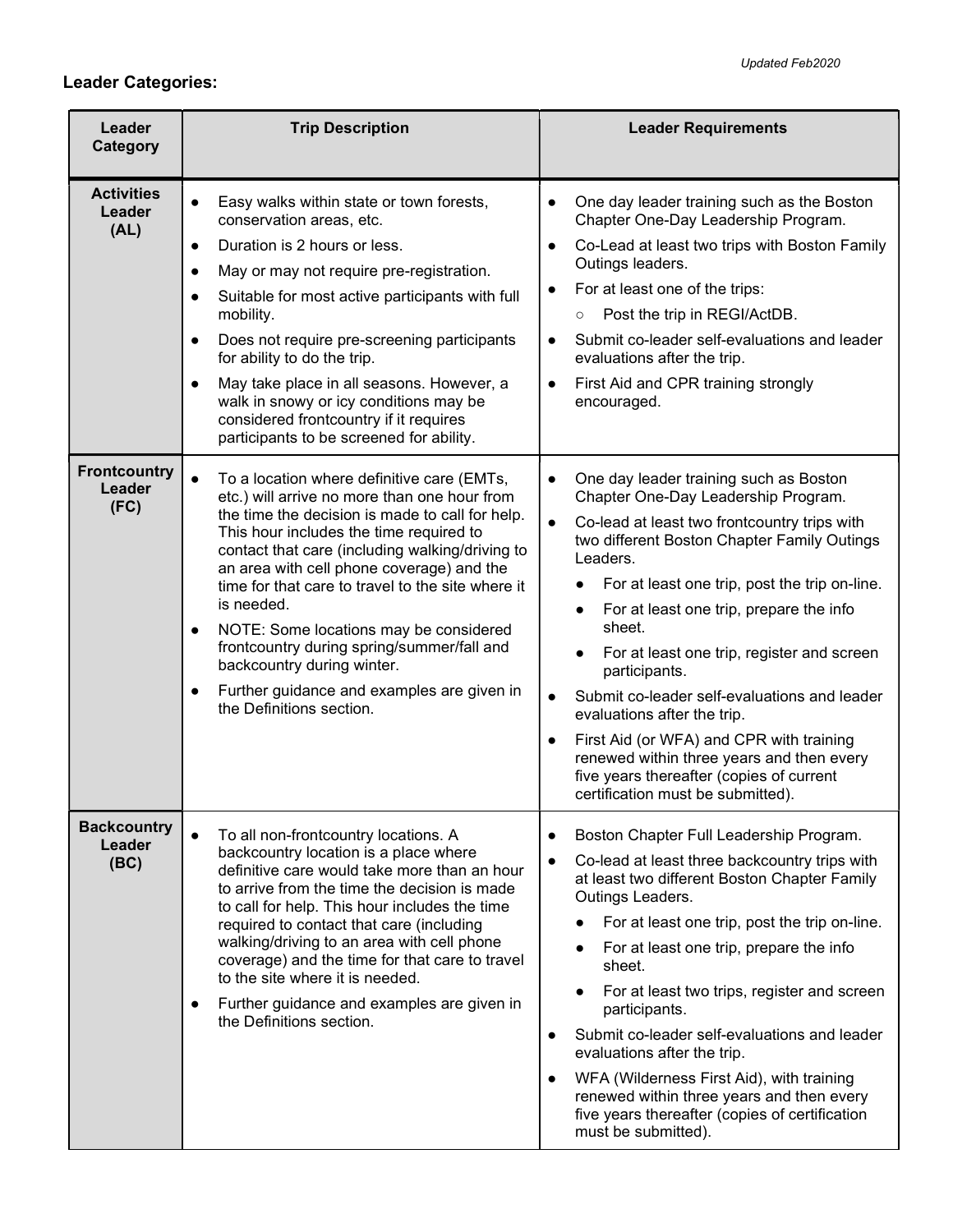## Other Definitions and Examples:

#### Activities Leader

Examples of the type of trips an Activities Leader might lead are:

- An urban walk
- An easy walk on well-graded paths with little to no elevation gain
- A commercial sightseeing boat trip to the Boston Harbor Islands
- Educational nature or conservation-related presentations or events

#### Frontcountry Leader

Leads trips to locations where definitive care (EMTs, etc.) will arrive no more than one hour from the time the decision is made to call for help. This hour includes the time required to contact that care (including walking/driving to an area with cell phone coverage) and the time for that care to travel to the site where it is needed.

To assist trip approvers and leaders in determining whether a trip is frontcountry or not, use the following examples of frontcountry locations as guidance:

- A location that has cell phone coverage AND is less than 2 miles from a trailhead AND less than 800 feet of elevation gain (this applies in 3-season but not necessarily in winter conditions)
- Mt. Wachusett in 3-season AND when the road to the summit is open and passable
- Pack Monadnock in 3-season AND when the road to summit is passable
- Blue Hills Reservation
- Middlesex Fells Reservation
- Downhill or xc-skiing at a resort or nordic center
- Walks or snowshoeing around Calumet or Noble View, provided it is within 1hr of definitive care
- Mostly flat or rolling hills trails through town forests, conservation areas, Audubon properties, Trustees of the Reservation properties, etc. and which could be easily traversed by EMT's

#### Backcountry Leader

Leads trips to any non-frontcountry location. A backcountry location is a place where definitive care (EMTs, etc.) would take more than one hour to arrive from the time the decision is made to call for help. This hour includes the time required to contact that care (including walking/driving to an area with cell phone coverage) and the time for that care to travel to the site where it is needed.

To assist trip approvers and leaders in determining whether a trip is backcountry or not, use the following examples of backcountry locations as guidance:

- Areas with no cell phone coverage
- A location that is more than 2 miles from a trailhead or has more than 800 feet of elevation gain
- Most locations within the White Mountains
- Mt. Wachusett in winter OR when the road to the summit is unpassable (likely due to snow/ice)
- Pack Monadnock in winter or when the road to the summit is unpassable (likely due to snow/ice)